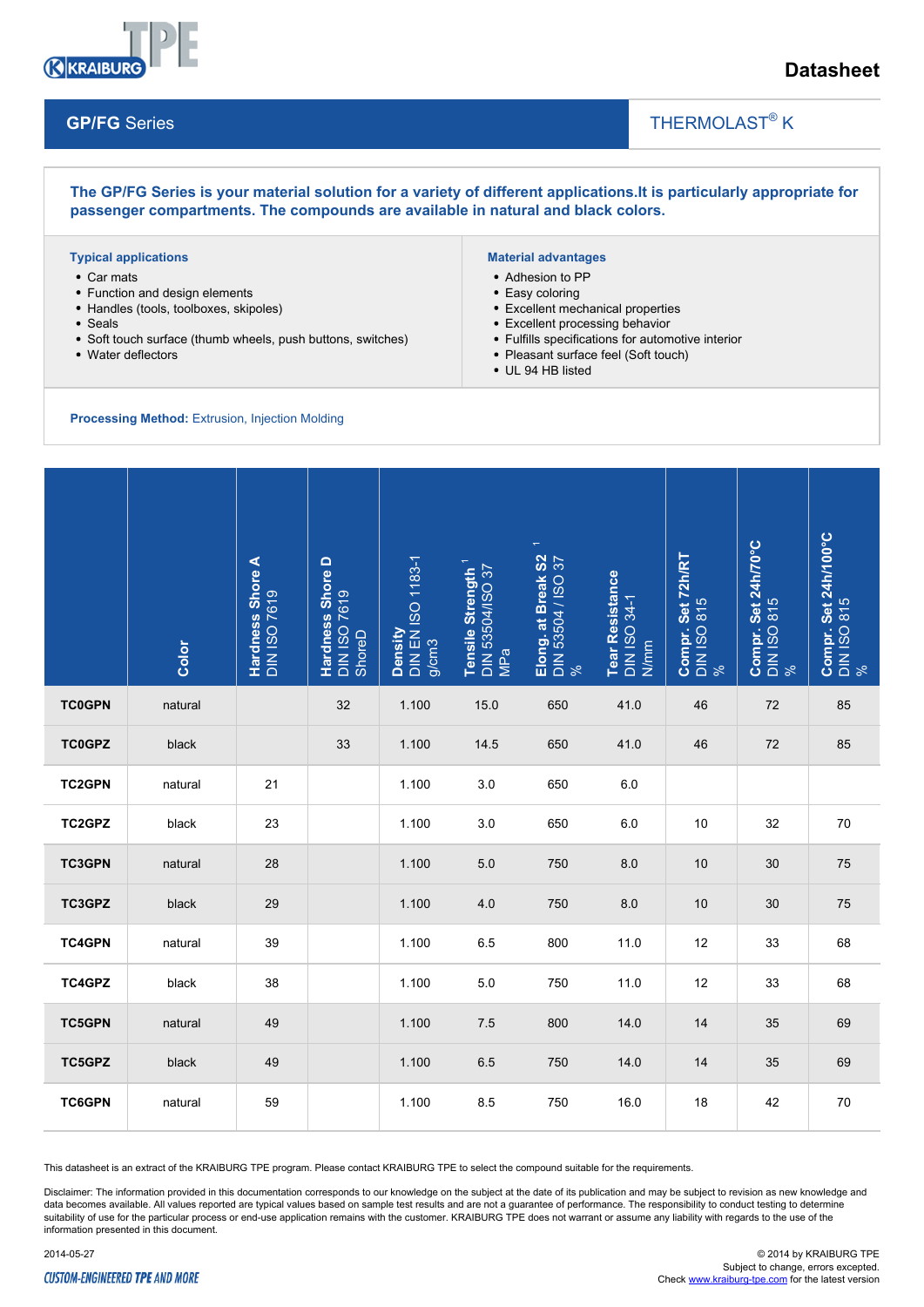

## **Datasheet**

#### **GP/FG** Series

### THERMOLAST<sup>®</sup> K

 $\overline{\phantom{a}}$ 

|               | Color                                                                                                                                                                                                                                                                                                                                                            | Hardness Shore A<br>DIN ISO 7619 | <b>Hardness Shore D</b><br>DIN ISO 7619<br>ShoreD | Density<br>DIN EN ISO 1183-1<br>g/cm3 | <b>DIN 53504/ISO 37</b><br>Tensile Strength<br>MPa | $\overline{\phantom{m}}$<br>Elong. at Break S2<br>DIN 53504 / ISO 37<br>% | Tear Resistance<br>DIN ISO 34-1<br><b>N/mm</b> | Compr. Set 72h/RT<br>DIN ISO 815<br>% | Compr. Set 24h/70°C<br>DIN ISO 815<br>% | Compr. Set 24h/100°C<br>DIN ISO 815<br>% |
|---------------|------------------------------------------------------------------------------------------------------------------------------------------------------------------------------------------------------------------------------------------------------------------------------------------------------------------------------------------------------------------|----------------------------------|---------------------------------------------------|---------------------------------------|----------------------------------------------------|---------------------------------------------------------------------------|------------------------------------------------|---------------------------------------|-----------------------------------------|------------------------------------------|
| TC6GPZ        | black                                                                                                                                                                                                                                                                                                                                                            | 59                               |                                                   | 1.100                                 | 8.0                                                | 750                                                                       | 16.0                                           | 18                                    | 42                                      | 70                                       |
| <b>TC7GPN</b> | natural                                                                                                                                                                                                                                                                                                                                                          | 68                               |                                                   | 1.100                                 | 9.5                                                | 700                                                                       | 20.0                                           | 24                                    | 45                                      | 77                                       |
| <b>TC7GPZ</b> | black                                                                                                                                                                                                                                                                                                                                                            | 68                               |                                                   | 1.100                                 | 9.0                                                | 700                                                                       | 20.0                                           | 24                                    | 45                                      | 77                                       |
| <b>TC8GPN</b> | natural                                                                                                                                                                                                                                                                                                                                                          | 79                               |                                                   | 1.100                                 | 11.5                                               | 700                                                                       | 29.0                                           | 30                                    | 50                                      | 78                                       |
| TC8GPZ        | black                                                                                                                                                                                                                                                                                                                                                            | 80                               |                                                   | 1.100                                 | 11.0                                               | 700                                                                       | 29.0                                           | 30                                    | 50                                      | 78                                       |
| <b>TC9GPN</b> | natural                                                                                                                                                                                                                                                                                                                                                          | 89                               |                                                   | 1.100                                 | 14.5                                               | 650                                                                       | 37.0                                           | 45                                    | 64                                      | 84                                       |
| TC9GPZ        | black                                                                                                                                                                                                                                                                                                                                                            | 89                               |                                                   | 1.100                                 | 13.0                                               | 650                                                                       | 37.0                                           | 45                                    | 64                                      | 84                                       |
|               | <sup>1</sup> Deviating from ISO 37 standard test piece S2 is tested with a traverse speed of 200 mm/min.<br>Odour test acc. VW PV 3900 (VW 50180) @ 40 °C (2) level 3.0 / @ 80° C (3) level 3.<br>All values published in this data sheet are rounded average values.<br>Specification limits are based on three-fold standard deviation from the average value. |                                  |                                                   |                                       |                                                    |                                                                           |                                                |                                       |                                         |                                          |

This datasheet is an extract of the KRAIBURG TPE program. Please contact KRAIBURG TPE to select the compound suitable for the requirements.

Disclaimer: The information provided in this documentation corresponds to our knowledge on the subject at the date of its publication and may be subject to revision as new knowledge and data becomes available. All values reported are typical values based on sample test results and are not a guarantee of performance. The responsibility to conduct testing to determine<br>suitability of use for the particular p information presented in this document.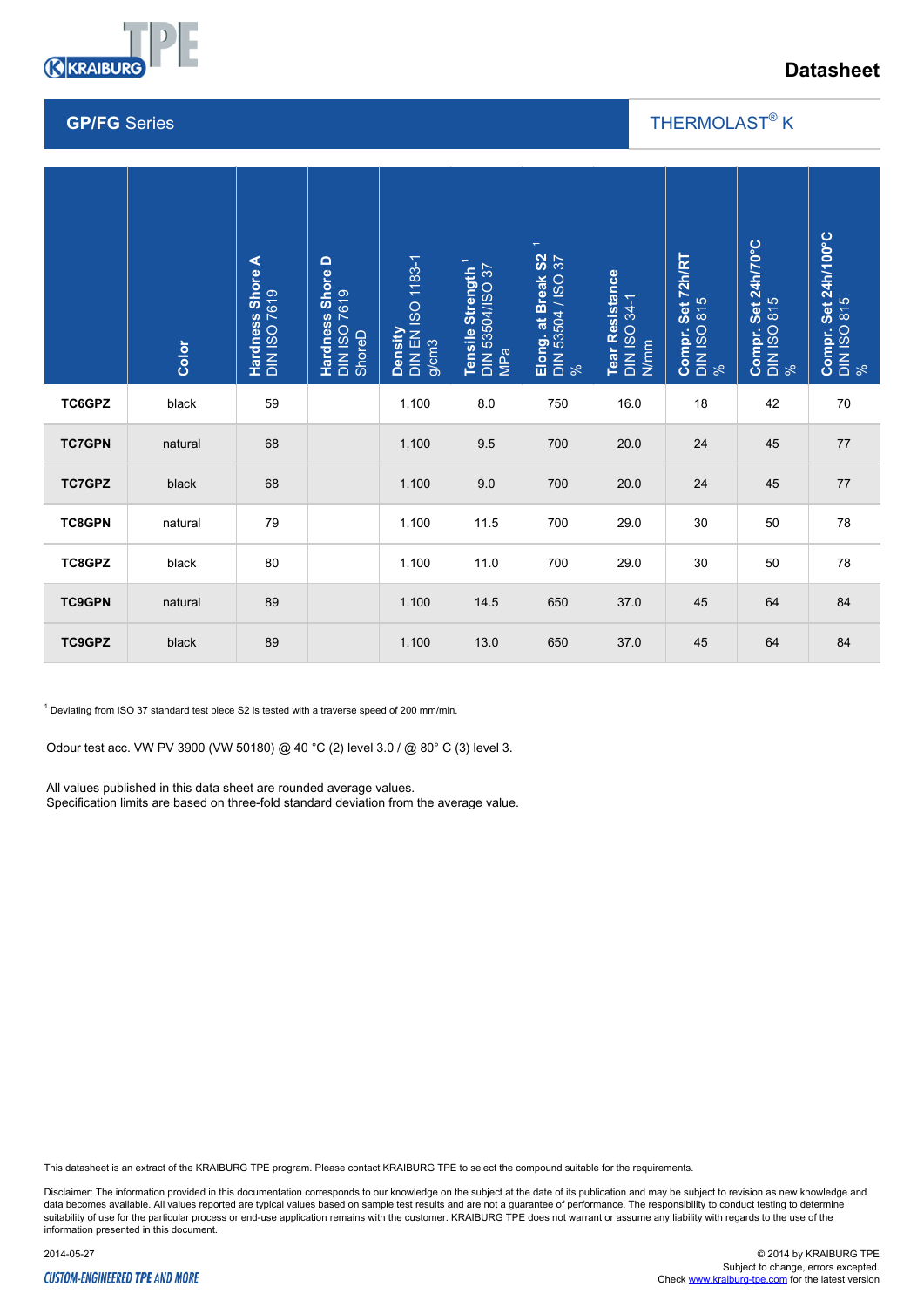

**GP/FG** Series

### **Datasheet**

THERMOLAST<sup>®</sup> K

 $\overline{\phantom{a}}$ 

| <b>Processing Guideline Extrusion</b>         |                                                                                                                                                                                             |
|-----------------------------------------------|---------------------------------------------------------------------------------------------------------------------------------------------------------------------------------------------|
| Cylinder temperature                          | 160 - 180 - 200 °C; max. 230 °C (320 - 356 - 392 °F; max. 446 °F).                                                                                                                          |
| L/D ratio                                     | At least 25                                                                                                                                                                                 |
| Compression ratio                             | At least 3.5:1                                                                                                                                                                              |
| Screens / breaker plate                       | A breaker plate and a screen pack are generally recommended in the extruder configuration in order to<br>increase pressure.                                                                 |
| Die land                                      | $3 - 5$ mm (0,12 - 0,16 in.)                                                                                                                                                                |
| <b>Extruder Head</b>                          | Ca. 180 °C (355 °F)                                                                                                                                                                         |
| Die temperature                               | Ca. 190 - 180 °C (374 - 410 °F)                                                                                                                                                             |
| Screw geometry                                | Standard three-zone screw (e.g. polyolefin screw). The screw must be able to provide sufficient<br>shearing.                                                                                |
| Calibration                                   | Generally not necessary; support elements may be required when extruding THERMOLAST®<br>compounds with high hardness or when coextruding with standard thermoplastics.                      |
| Pre drying                                    | Pre drying of the material is not necessary; if surface moisture forms as a result of changes in<br>temperature, the material should be dried for 2 - 4 hours at 60 - 80 °C (140 - 175 °F). |
| <b>Processing Guideline Injection Molding</b> |                                                                                                                                                                                             |
| Cylinder temperature                          | 240 - 210 - 180 °C max. 250 °C (464 - 410 - 356 °F, max. 482 °F)                                                                                                                            |
| Hotrunner                                     | Hot runner temperatures: 200 -250 °C (390 - 480 °F). The runner should be empty after a maximum of<br>$2 - 3$ shots.                                                                        |
| Injection pressure                            | 200 - 1000 bar (2900 - 14504 psi) (depending on the size and weight of the part).                                                                                                           |
| Injection rate                                | In general, the fill time should not be more than 1-2 seconds.                                                                                                                              |

This datasheet is an extract of the KRAIBURG TPE program. Please contact KRAIBURG TPE to select the compound suitable for the requirements.

Disclaimer: The information provided in this documentation corresponds to our knowledge on the subject at the date of its publication and may be subject to revision as new knowledge and<br>data becomes available. All values r